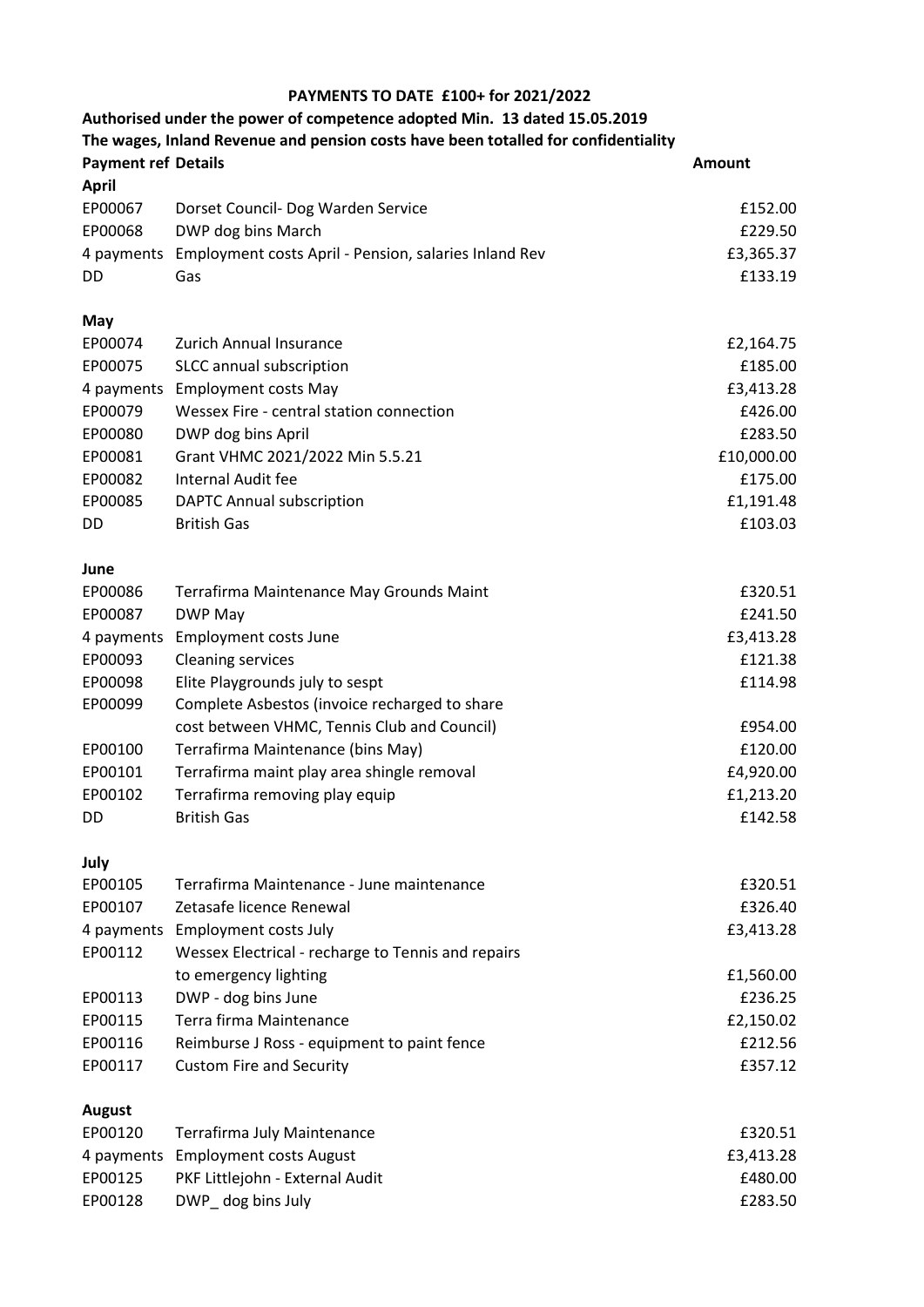| EP00129         | <b>Cleaning service</b>                                    | £157.54    |
|-----------------|------------------------------------------------------------|------------|
| EP00130         | Petty cash reimburse 13-18 J Ross                          | £141.42    |
| EP00131         | SSE Electric to recharge                                   | £428.73    |
| EP00133         | Cortex Solutions-IT support                                | £114.00    |
| EP00134         | Citizens Advice New Forest grant                           | £1,000.00  |
| EP00135         | Citizens advice East Dorset and Purbeck grant              | £1,000.00  |
| EO00136         | Ringwood & District Community Assoc minibus grant          | £600.00    |
|                 |                                                            |            |
| September       |                                                            |            |
| EP00137         | Kompan Ltd -inv 235111                                     | £37,962.02 |
| EP00138         | Kompan Ltd - 2 swings                                      | £378.00    |
| EP00139         | Kompan Ltd 235906 Extra work                               | £5,416.80  |
| EP00140         | Kompan Ltd new play area                                   | £79,141.87 |
| EP00141         | DWP - bins August                                          | £236.25    |
| EP00143         | Elite inspections                                          | £114.98    |
| 4 payments      | <b>Employment costs September</b>                          | £3,413.28  |
| EP00151         | Terrafirma Main August                                     | £320.51    |
| EP00152         | Wessex Fire monitoring and maint of Fire & Lights          | £468.00    |
|                 |                                                            |            |
| <b>October</b>  |                                                            |            |
| EP00155         | Fair Account - Internal Audit                              | £230.00    |
| EP00156         | Zurich - Additional premium following upgrade to play area | £145.76    |
| EP00160         | DAPTC Training - code of conduct Reg of Int online         | £100.00    |
| EP00161         | DWP - Dog bins September                                   | £241.50    |
| 4 payments      | <b>Employment costs October</b>                            | £3,413.28  |
| EP00164         | Reimburse costs for materials to refurb 2 noticeboards     | £101.19    |
| EP00167         | Gallagher Insurance Brokers - cyber insurance              | £369.20    |
| <b>November</b> |                                                            |            |
| EP00168         | Grant RBL Poppy Appeal includes wreath at a cost of £38.00 | £150.00    |
| EP00169         | Netwise Uk - website hosting                               | £360.00    |
| EP00171         | Youth Club costs                                           | £112.00    |
| EP00172         | G Alcorn Ltd - Office alterations to door COVID            | £2,850.00  |
| EP00173         | Jacobs reimburse printer for homeworking COVID             | £170.86    |
| EP00174         | Proludic - repairs to gyrospiral                           | £708.68    |
| EP00177         | Blinds office - COVID                                      | £127.74    |
| EP00178         | Cortex Solutions - new computer                            | £1,077.58  |
| 4 payments      | <b>Employment costs November</b>                           | £3,413.17  |
| EP00186         | Frettons LLP - Solicitors letter                           | £500.00    |
| EP00188         | DWP Dog bins October                                       | £273.00    |
| EP00189         | Terrafirma - bins and Sept & Oct Maintenance               | £953.02    |
| EP00190         | Source for Business - Water                                | £109.74    |
| EP00191         | Expenses Reimburse - Jacobs Zoom and SIM for Jul - Nov     | £167.80    |
| EP00194         | Reimburse A Jacobs 365 renewal                             | £225.60    |
| DD              | Gas 02.11.2021                                             | £102.23    |
| EP00196         | <b>Reimburse Training costs</b>                            | £400.00    |
| EP00197         | Aqua safe UK Legionella risk assessment service            | £180.00    |
|                 |                                                            |            |

## December

| 4 payments Employment costs December |  | £3,502.34 |
|--------------------------------------|--|-----------|
|--------------------------------------|--|-----------|